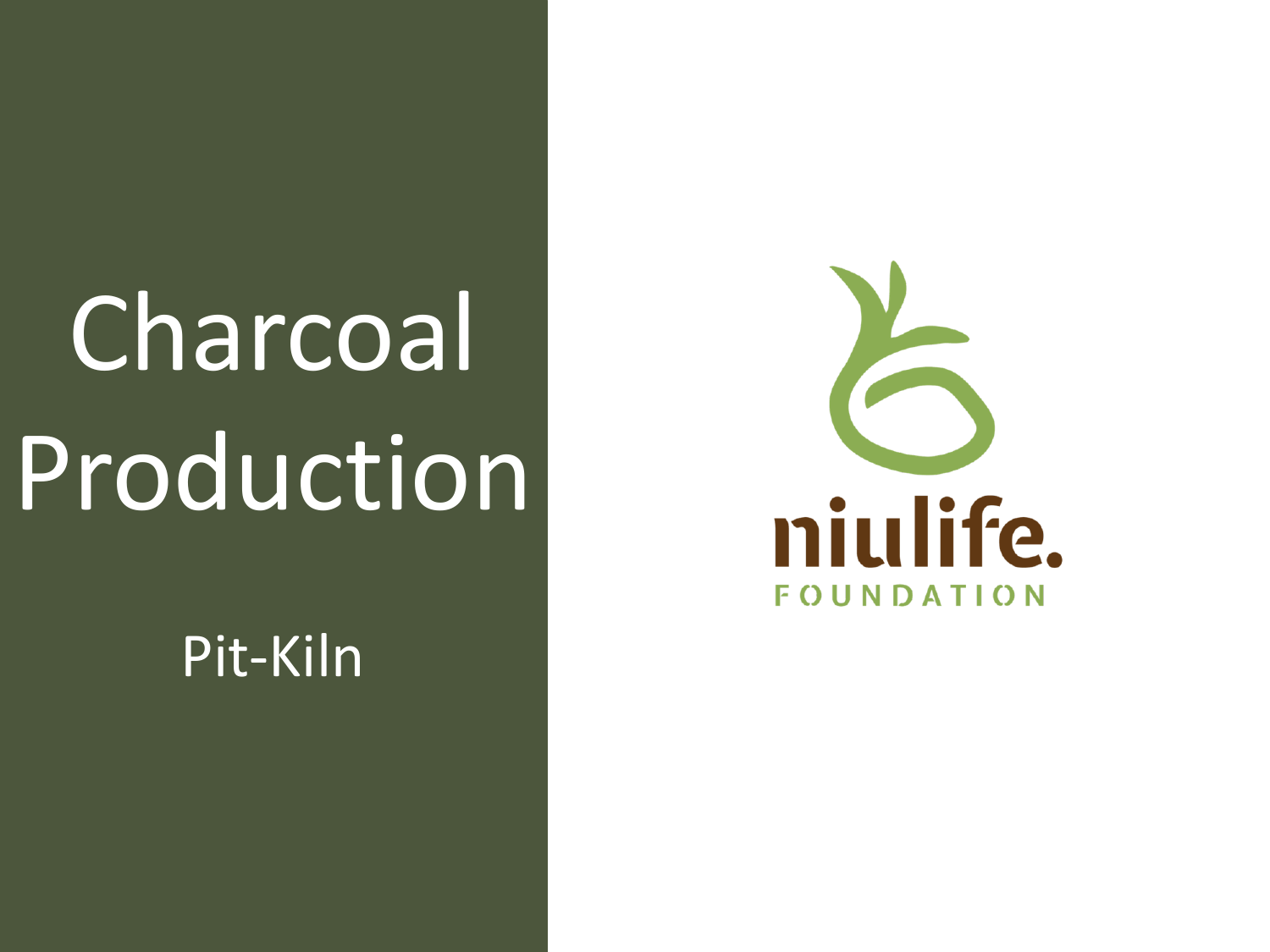## The Charcoal 'Baking' process:

- Dig a pit
- Start a fire
- Pile on fuel
- Seal it
- A charcoal treasure trove!



Because the pit-kiln is so simple, cheap to 'build' and can be of any size, it is particularly suited to village or even individual household use.

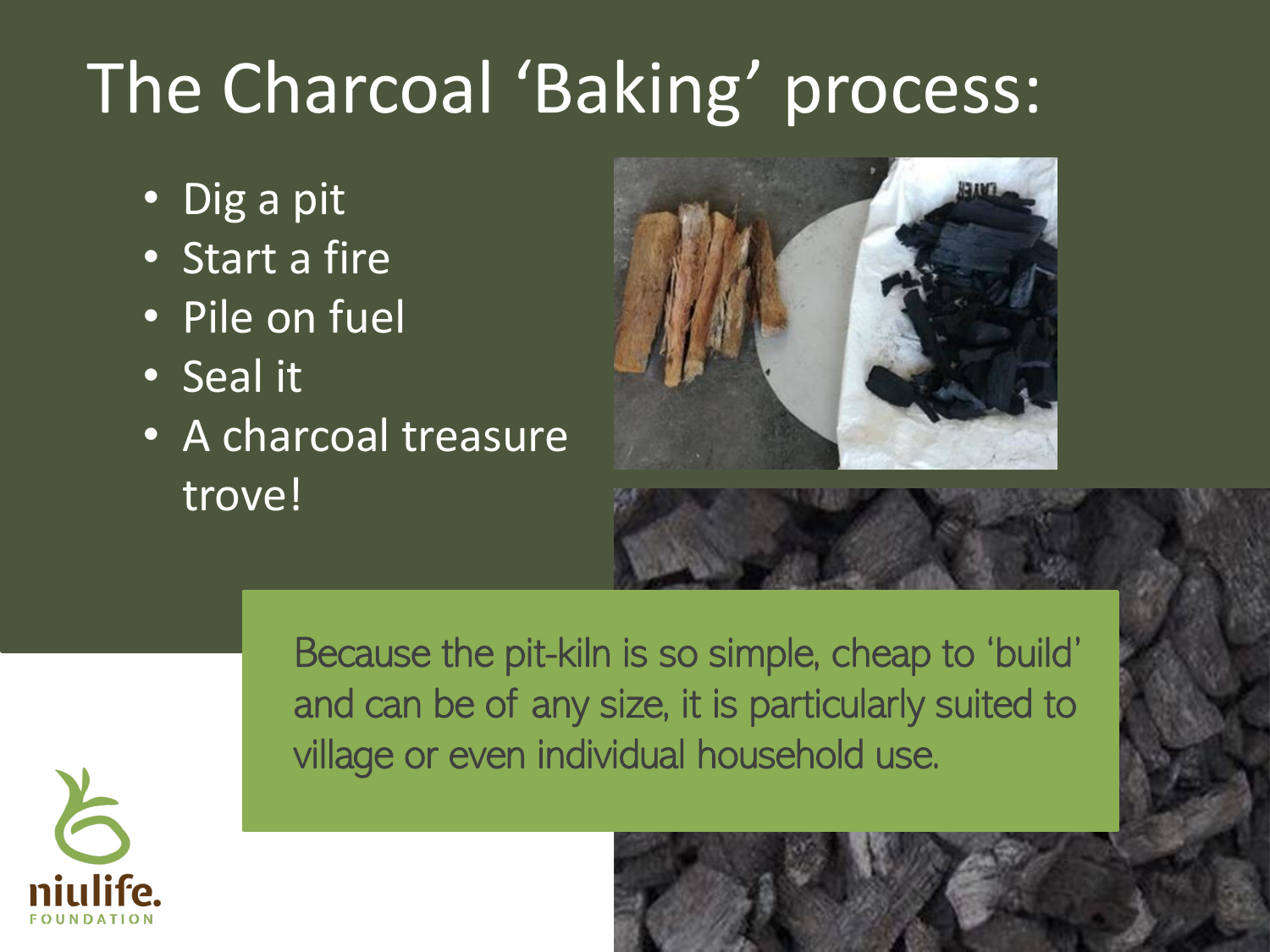#### **A Canberra ACT (Australia) trial of the Pit-kiln**

**Dig a pit with vertical sides, of almost any desired size.** 

**This pit is 1.5m wide x 2.5m long & 1m deep = 3.75 cubic meters.** 

**Save the soil that is removed**





**Start a fire in the base of the pit using split coconut logs if possible, but if not, use timber as shown in the photographs.** 







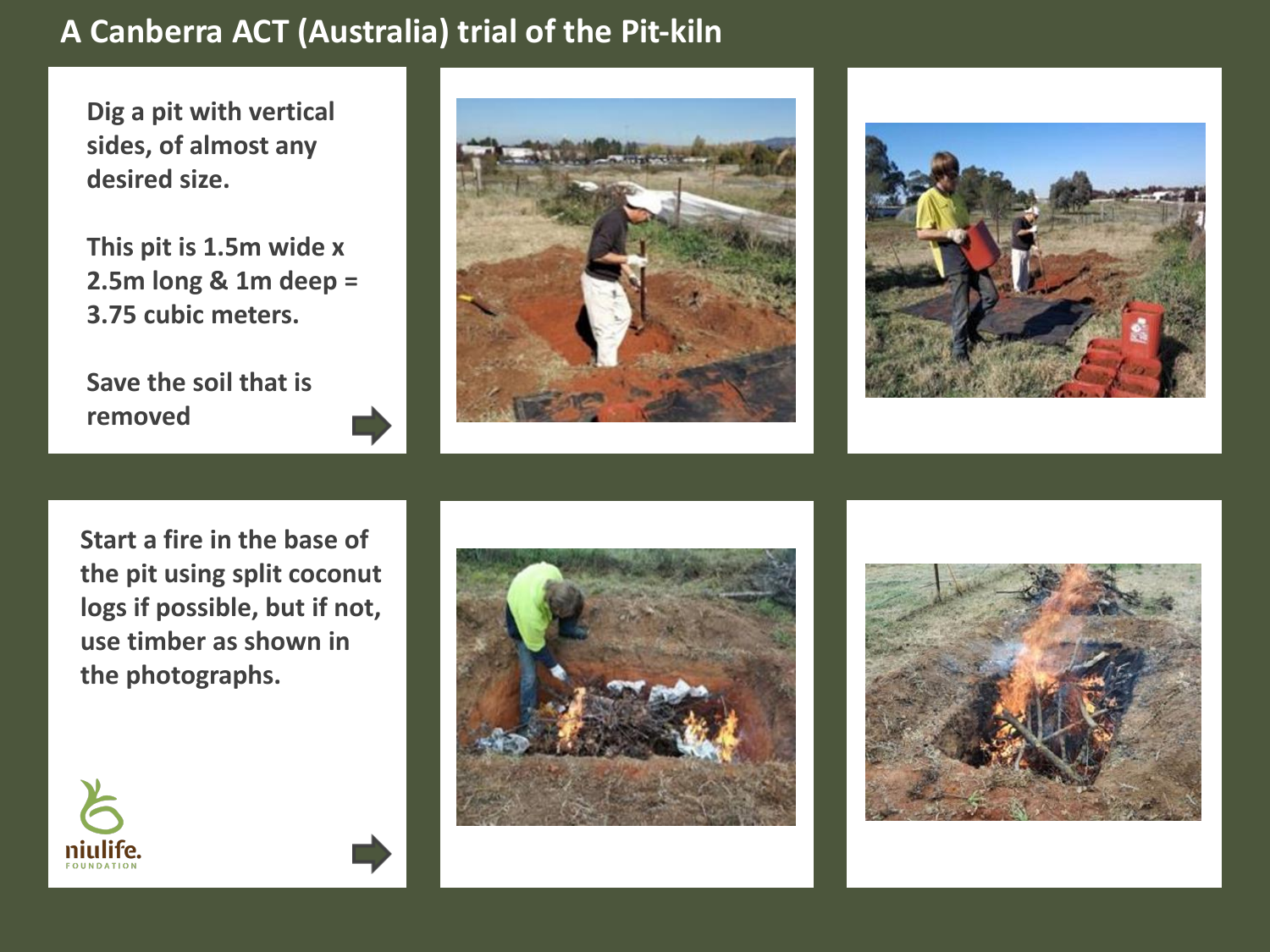#### **A Canberra ACT (Australia) trial of the Pit-kiln**

**When the fire is at a good burn start to throw on coconut trunks. (This example is using old timber). Fill the pit with the coconut trunks cut into lengths as this will burn more quickly than entire coconut trunks.** 



**Leave for 48 hours then uncover and use.**



**When the pit is full, burning well and showing ash, seal it to snuff out the fire. Old corrugated iron is good for this (flattened 44 gallon drums are even better) covered by the soil excavated from the pit.** 



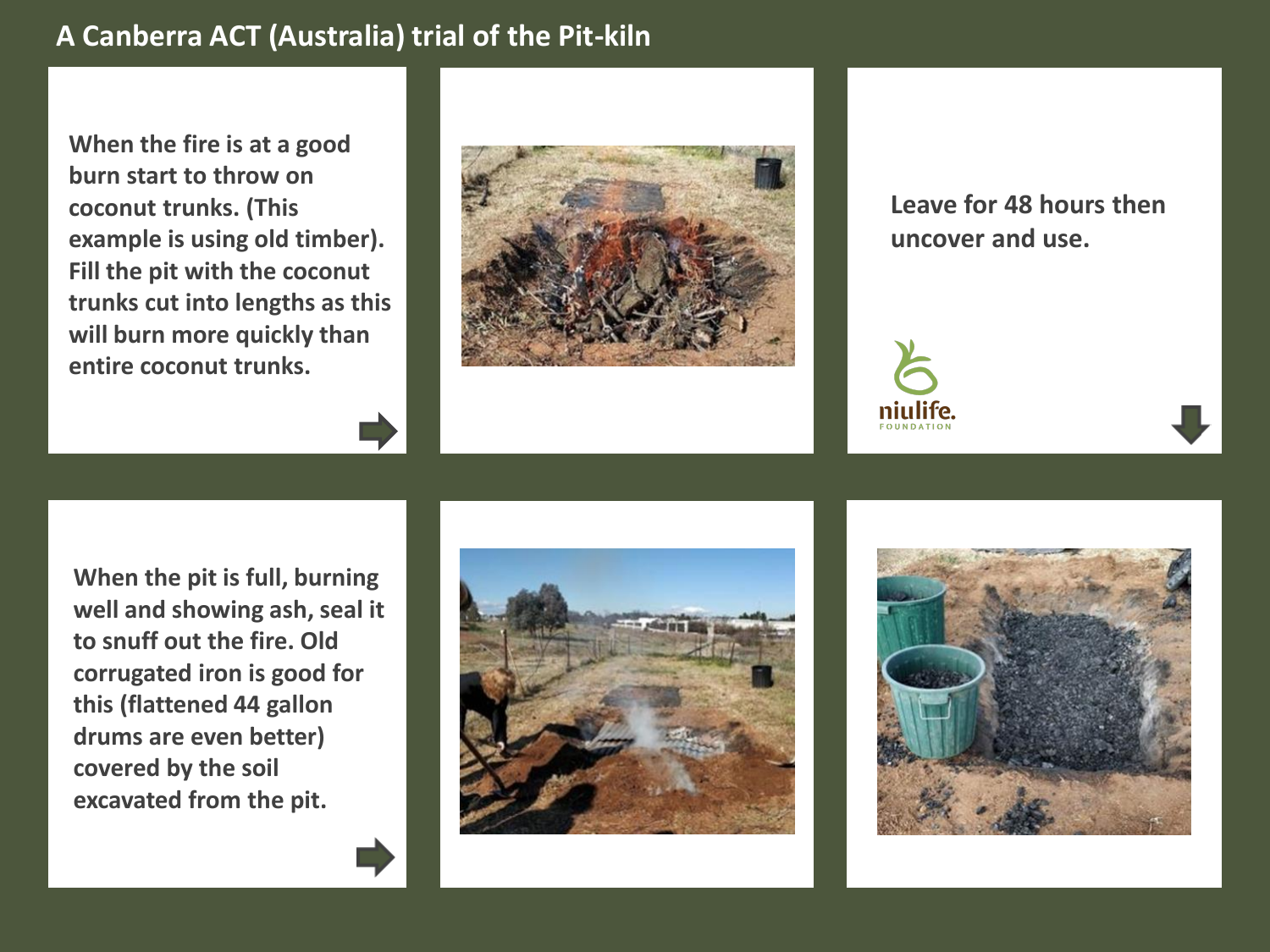### The Koivu Community

To prove the efficacy of this baking process, Tony Matelaomao, CTC Project Manager, negotiated with the villagers at Koivu (Solomon Islands) to allow us to use some of their land, and arranged delivery of **nine** truck loads of 'dead' palm logs.



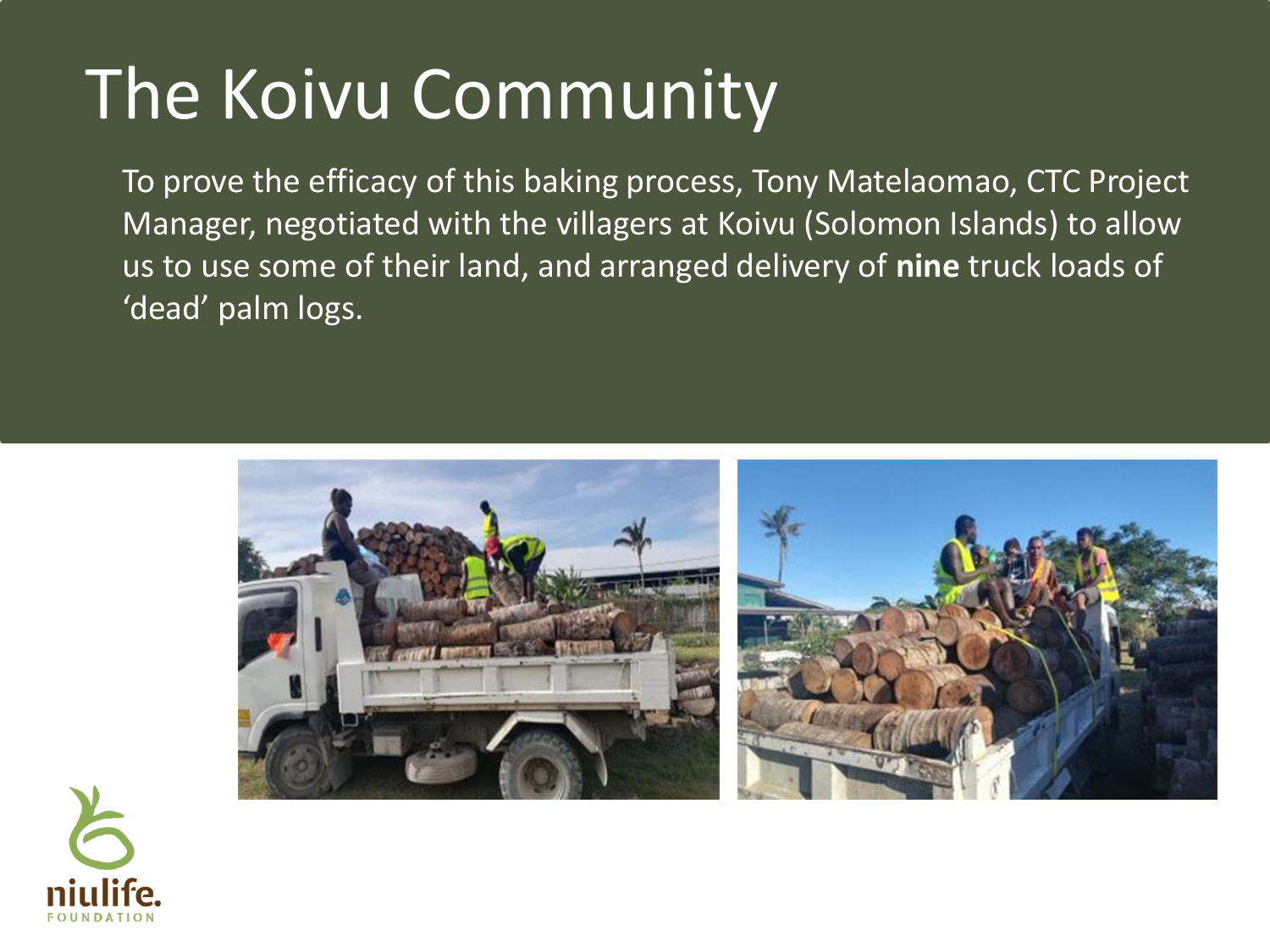





### The Roiva charcoal  $\begin{bmatrix} 1 & 1 & 1 \\ 1 & 1 & 1 \\ 1 & 1 & 1 \\ 1 & 1 & 1 \end{bmatrix}$ The Koivu Charcoal Pit-kilns

**Villagers at Koivu dug two pits of 1.5m wide x 6m long x 2m deep = 18 cubic metres. They estimate using the equivalent of 50 palms with their first burn to 'bake' the logs.**